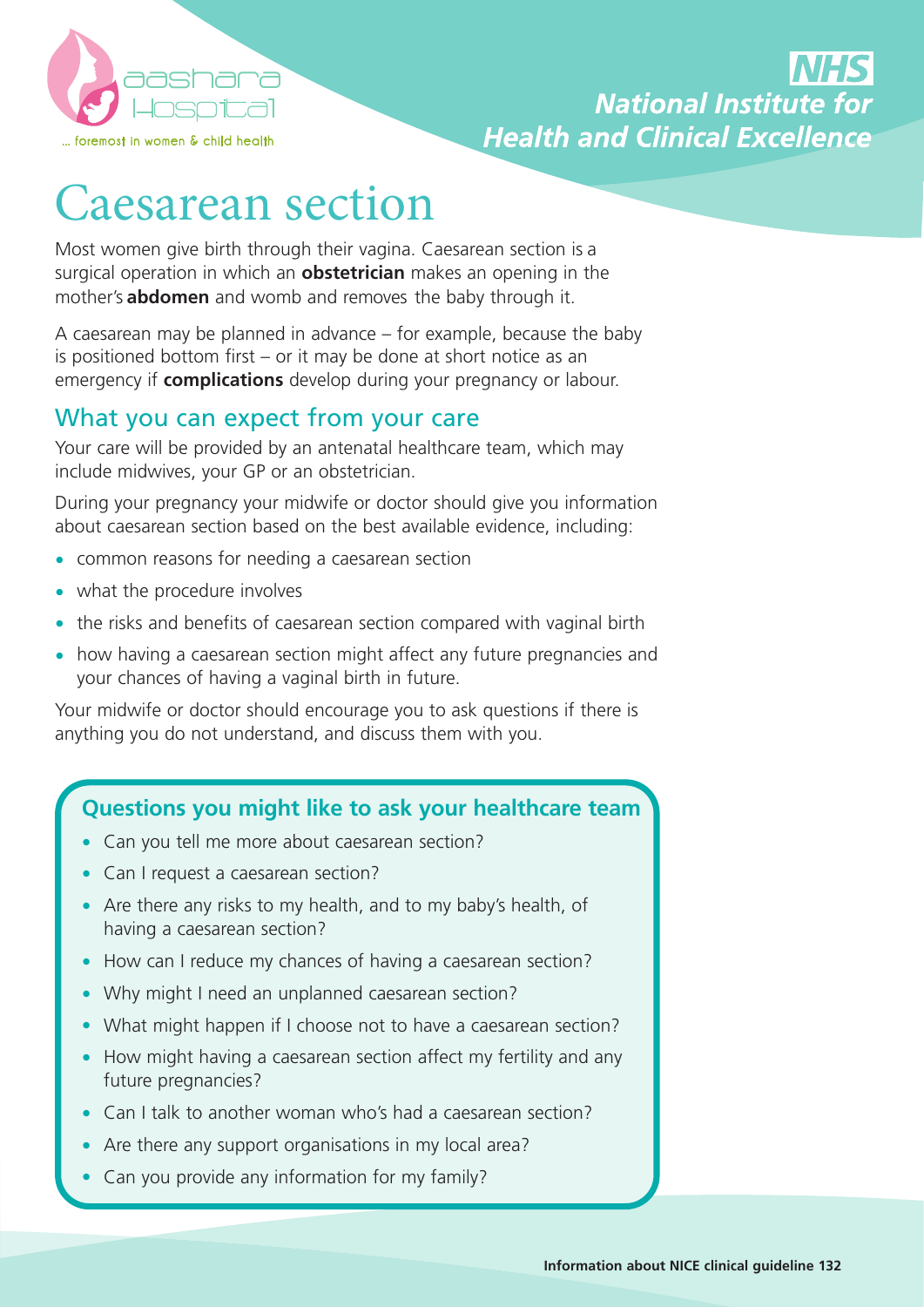

# Making decisions about how to have your baby

To enable you to make decisions about how to have your baby, your midwife or doctor should discuss with you the benefits and risks of a caesarean section compared with a vaginal birth, taking into account your circumstances, preferences, concerns and plans for future pregnancies (see 'Risks of caesarean section' on page 7).

Women who have had both a previous caesarean section and a previous vaginal birth are more likely to have a vaginal birth than those who have had only a previous caesarean section.

If you need a caesarean section (see 'Medical reasons for considering a caesarean section' on page 8 and 'Reasons for needing an unplanned caesarean section' on page 12), your healthcare team should explain to you why they think it is necessary and record their reasons for carrying it out.

Your healthcare team should record the level of urgency of any caesarean section. They will do this using the following standard categories:

- 1 When there is an immediate threat to your life or the life of your baby.
- 2 When there is concern about your health or the health of your baby, but your lives are not in immediate danger.
- 3 When there is no immediate concern about your health or the health of your baby, but you need an early delivery because of an existing condition.
- 4 When delivery is timed to suit you or your healthcare team.

#### **If you request a caesarean section**

Your doctor or midwife should explore and discuss your reasons with you and make a note of this discussion.

If your request is not for medical reasons, your doctor or midwife should explain the overall risks and benefits of caesarean section compared with vaginal birth. You should also be able to talk to other members of your healthcare team, such as the obstetrician or anaesthetist, to make sure you have accurate information.

If you ask for a caesarean section because you have anxiety about giving birth, your midwife or doctor should offer you the chance to discuss your anxiety with a healthcare professional who can offer you support during your pregnancy and labour.

If after discussion and support you still feel that you do not want a vaginal birth, you should be offered a caesarean section.

If your obstetrician is unwilling to carry out a caesarean section, they should refer you to another obstetrician who will carry out the caesarean section.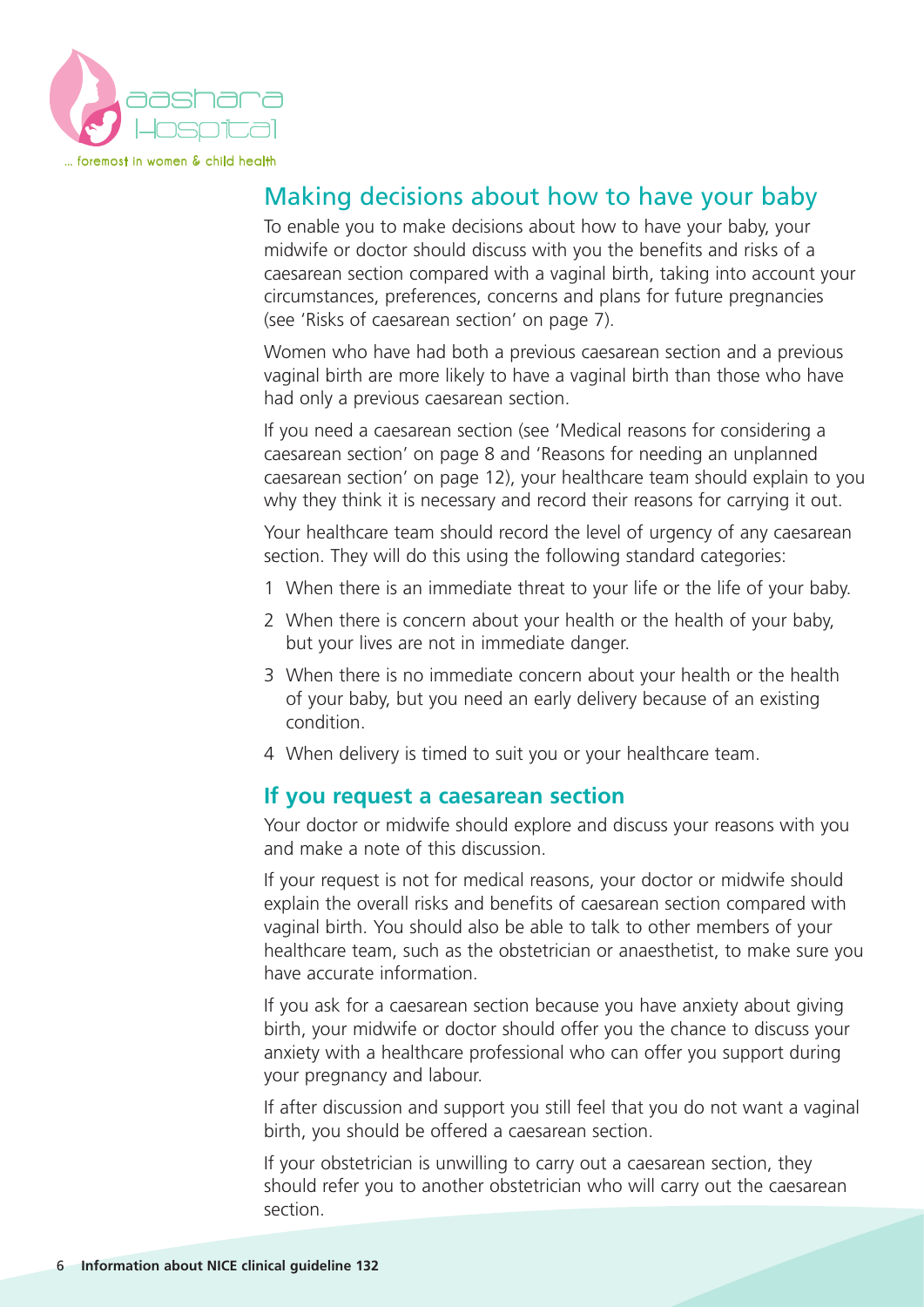

#### **Risks of caesarean section**

About one in four women will have a caesarean section. The box below shows the risks of having a caesarean section that is planned in advance on the health of a woman and her baby. These risks are for women who have not had a caesarean section before and have no problems in their pregnancy. They do not apply to all women, all babies or all circumstances. If you have an unplanned caesarean section because of a problem that develops during pregnancy or labour, the risks will be different.

Although uncommon, needing admission to an intensive care unit is more likely after a caesarean birth than after a vaginal birth. It is not clear whether this happens as a result of a caesarean section or because of the reasons for needing a caesarean section.

After a caesarean section, you are not more likely than other mothers to have difficulties with breastfeeding once breastfeeding is established, or have postnatal depression or other psychological problems, pain during sex or difficulty controlling your bowels.

#### **Summary of the effects of planned caesarean section compared with planned vaginal birth**

Planned caesarean section may reduce the risk of the following in women:

- pain in the area between the vagina and anus (perineum) and in the abdomen (tummy) during birth and 3 days afterwards
- injury to the vagina
- heavy bleeding soon after birth
- shock caused by loss of blood.

Planned caesarean section may increase the risk of the following in babies:

• intensive care unit admission.

Planned caesarean section may increase the risk of the following in women:

- longer hospital stay
- bleeding after the birth that needs a hysterectomy (removal of the womb)
- heart attack.

There is more information about these effects in appendix C of the NICE guideline, available from **www.nice.org.uk/guidance/CG132/NICEGuidance** *If you have questions about specific risks to your health or the health of your baby, please talk to a member of your healthcare team.*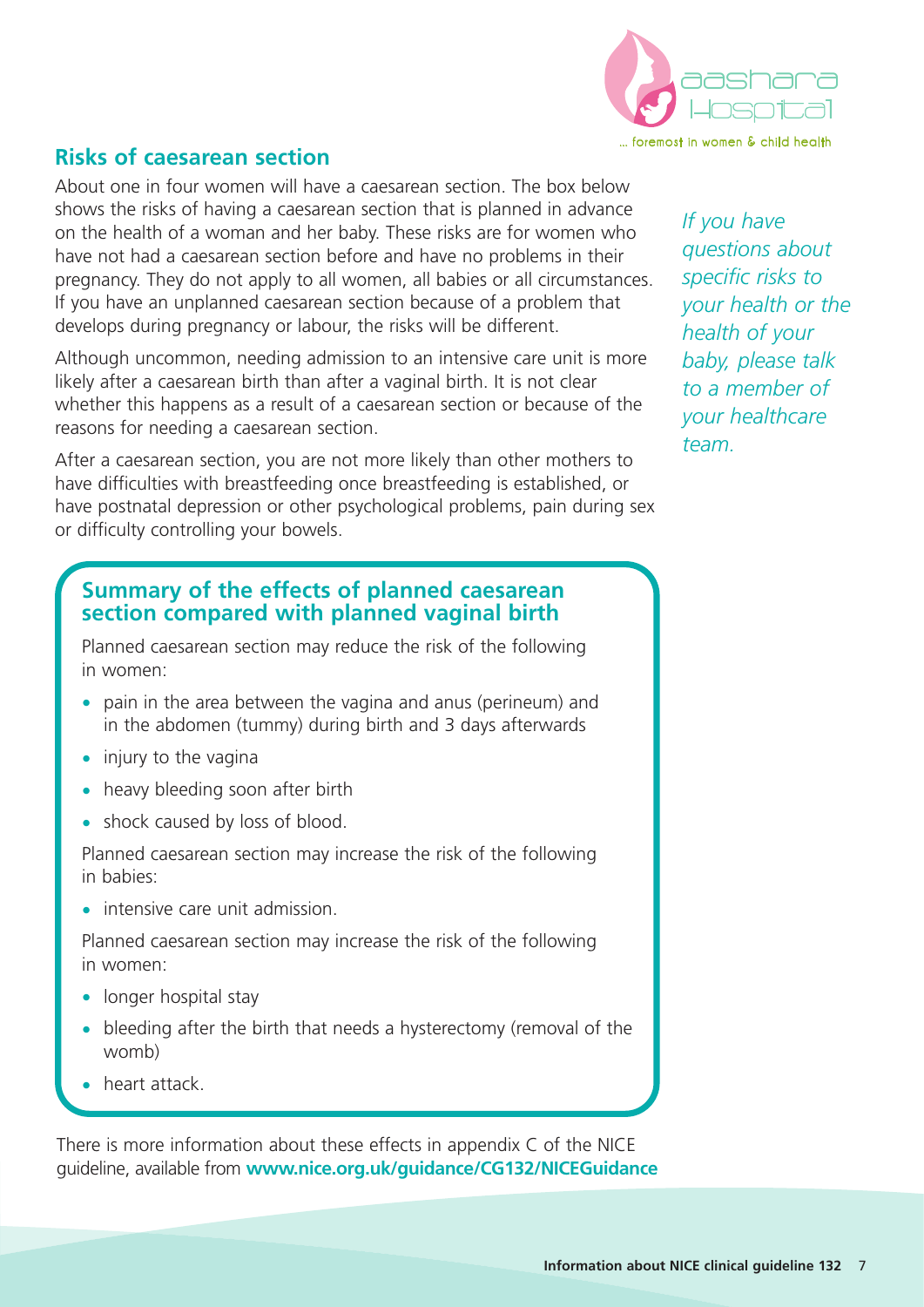

# Medical reasons for considering a caesarean section

There are many reasons why you might be offered a caesarean section that is planned in advance.

#### **If your baby is positioned bottom first**

Most babies move into a head-first position in the womb before they are born. If you have had no problems with your pregnancy and your baby is still bottom first (known as the breech position) at 36 weeks, your midwife or doctor should offer you a procedure called external cephalic version (ECV). This means they gently try to move the baby round to head first by placing their hands on the mother's abdomen and pushing from the outside. ECV does not always work, but if the baby moves so that it is head first, it can usually be born vaginally.

You should not be offered ECV if:

- your waters have broken
- you are in labour
- you have a scar on your womb, or if your womb is irregularly shaped
- the health of your baby is at risk
- you have any vaginal bleeding
- you have an existing medical condition.

If your baby is positioned bottom first at the end of your pregnancy and you are not able to have ECV, or it has not been successful, you should be offered a caesarean section. This reduces the risk of your baby dying or being injured during birth.

#### **If you have a low-lying placenta**

If you have **placenta praevia**, you should be offered a caesarean section.

If you have had a caesarean section before and your doctor confirms at 32–34 weeks that you have a low-lying placenta, you should be offered a colour ultrasound scan to see whether your placenta might be attached abnormally to your womb (a condition known as morbidly adherent placenta). If the results suggest that you do have a morbidly adherent placenta, to help confirm this you should be offered magnetic resonance imaging (MRI) as well. Your doctor should explain about the lack of evidence of any long-term risks to the baby and discuss with you what the MRI involves to make sure you are happy to go ahead.

If the tests show that you are likely to have a morbidly adherent placenta, your doctor should talk with you about having a caesarean section.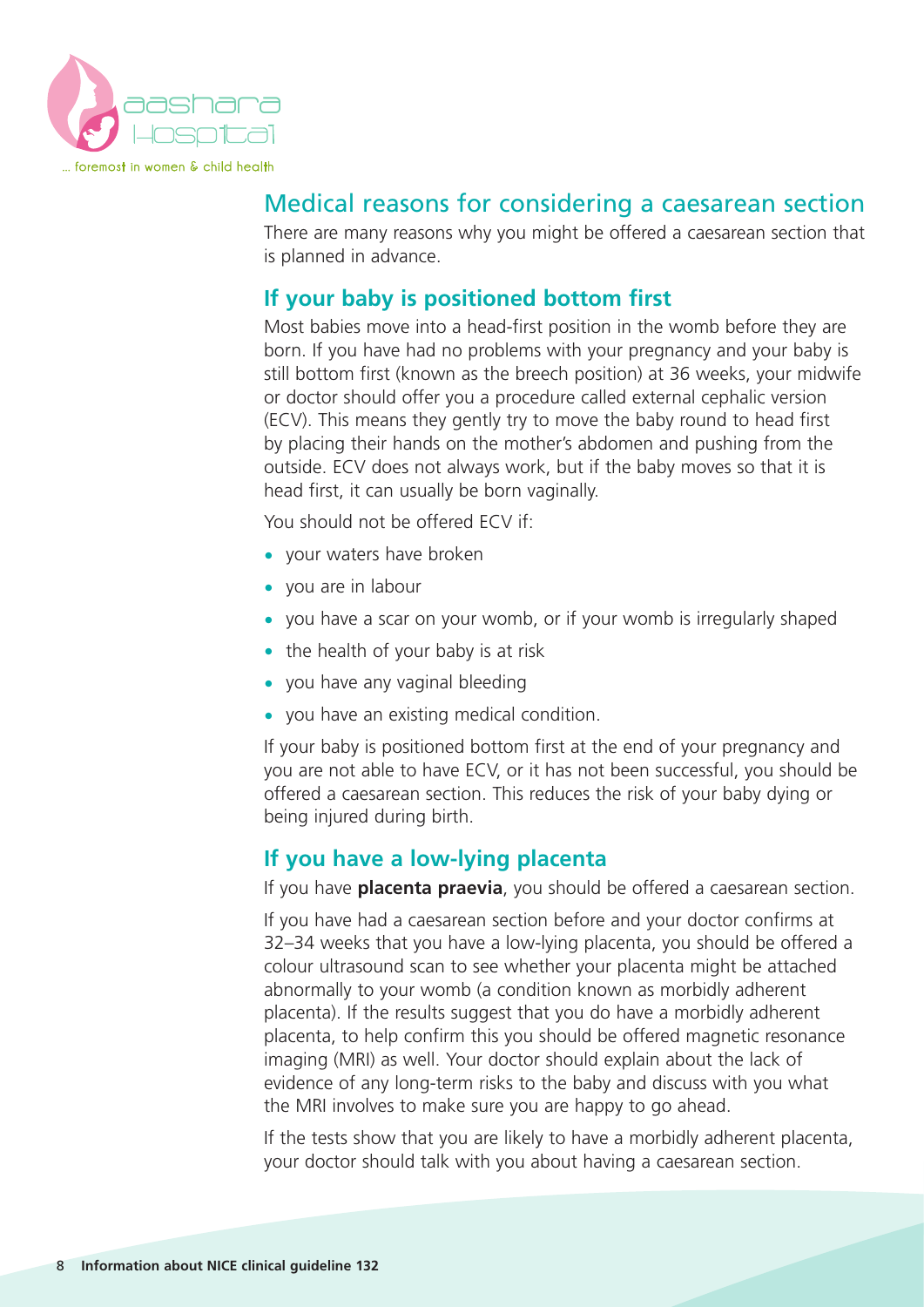

## **If you are HIV positive, have hepatitis or herpes**

This guideline is only about caesarean section. If there are other treatments to reduce the chance of you passing on a viral infection to your baby, your doctor or midwife will talk to you about them.

#### **HIV**

If you are HIV positive alone, in some circumstances having a caesarean will reduce the risk of passing on the infection to your baby. You should only be offered a caesarean section if:

- you are not receiving anti-retroviral therapy **or**
- you are receiving anti-retroviral therapy and you have a high **viral load or**
- you are HIV positive and have hepatitis C.

If your viral load is between the low and high levels, and you are receiving anti-retroviral therapy, you have the option of having either a caesarean section or a vaginal birth because there is not enough evidence that having a caesarean section reduces the risk of passing on the infection to your baby.

#### **Hepatitis**

You do not need a planned caesarean section if you have hepatitis C virus alone, because it will not reduce the risk of passing the virus to your baby.

If you have hepatitis B, you will not need a caesarean section because this will not reduce the risk of passing on the infection to your baby. With your permission your baby can be vaccinated and have immunoglobulin (an injection of antibodies) once it is born, to reduce the risk of getting hepatitis B.

#### **Herpes simplex virus**

If you have a first-ever infection of genital herpes in the last 3 months of your pregnancy, you should be offered a caesarean section. But if you had genital herpes before and it comes back at the time of the birth you should not be offered a planned caesarean section, unless you have agreed to take part in a research programme. There is not enough evidence about whether caesarean section cuts down the risk of passing the herpes virus on to your baby if it comes back at the time of birth.

#### **If you are expecting twins**

If you are healthy and have not developed complications in your pregnancy, and your first twin is in the head-first position (the usual position for birth), you should not routinely be offered a planned caesarean section, unless you have agreed to take part in a research programme. It is not certain that planned caesarean section improves the health of the second twin in these circumstances.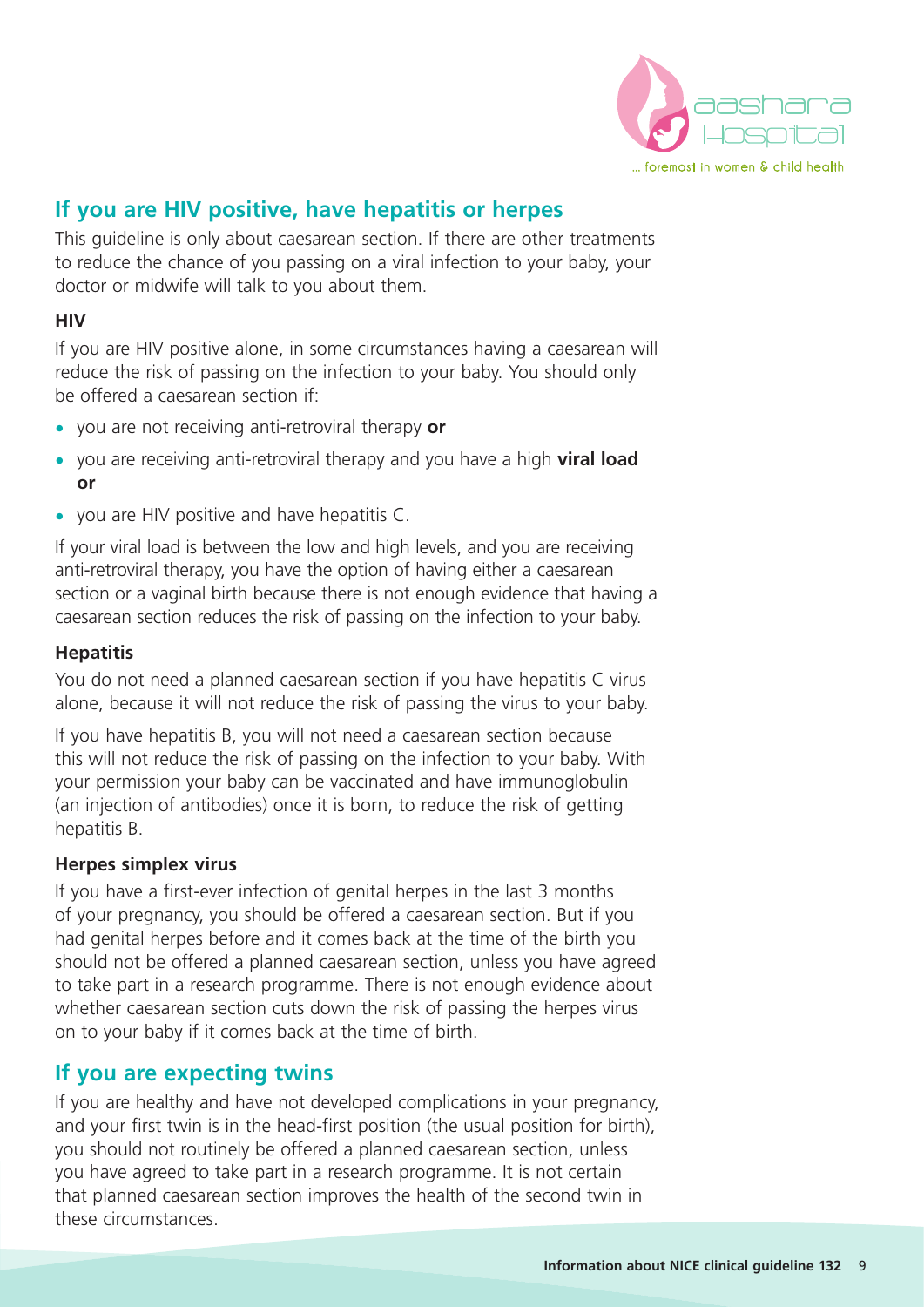

If you are expecting twins, and the first twin is in the breech (bottom-first) position you should be offered a planned caesarean section. This is in line with current medical practice, although it is not certain that caesarean section lowers the risks associated with twin birth.

#### **If your baby is small**

Babies who are not growing well in the womb are known as 'small for gestational age' babies. They have a higher risk of dying or being ill around birth, but there is not enough evidence about whether having a planned caesarean section makes any difference to this risk. You should not routinely be offered a planned caesarean section if your baby is 'small for gestational age' unless you have other complications or you have agreed to take part in a research programme.

#### **If your baby is premature**

A baby born too early has a higher risk of death or complications. However, there is not enough research about whether having a planned caesarean section makes any difference to these risks. If your baby is premature you should not routinely be offered a planned caesarean section unless you have other complications or you have agreed to take part in a research programme.

# What may affect your chances of needing a caesarean section?

#### **Predicting if you will need a caesarean section**

You should not be offered X-rays of your pelvis, or vaginal examinations to measure the size of your pelvic bones, because they do not help to predict the course of your labour. For the same reason, your healthcare team do not need to take any account of your height, the size of your feet or the size of your baby in trying to predict the course of your labour.

If you have a **body mass index** of over 50, your healthcare team should not use this alone when deciding if you will need a caesarean section.

#### **Reducing your chances of needing a caesarean section**

Some things are known to reduce the chances of a caesarean section, although they may also affect other aspects of your labour or the birth that are not considered in this guideline. These include:

- Planning to have your baby at home if you are healthy and no problems are expected in your pregnancy.
- Having another woman with you for support throughout your labour.
- Being offered **induction of labour** after 41 weeks of pregnancy. This is safer for the baby.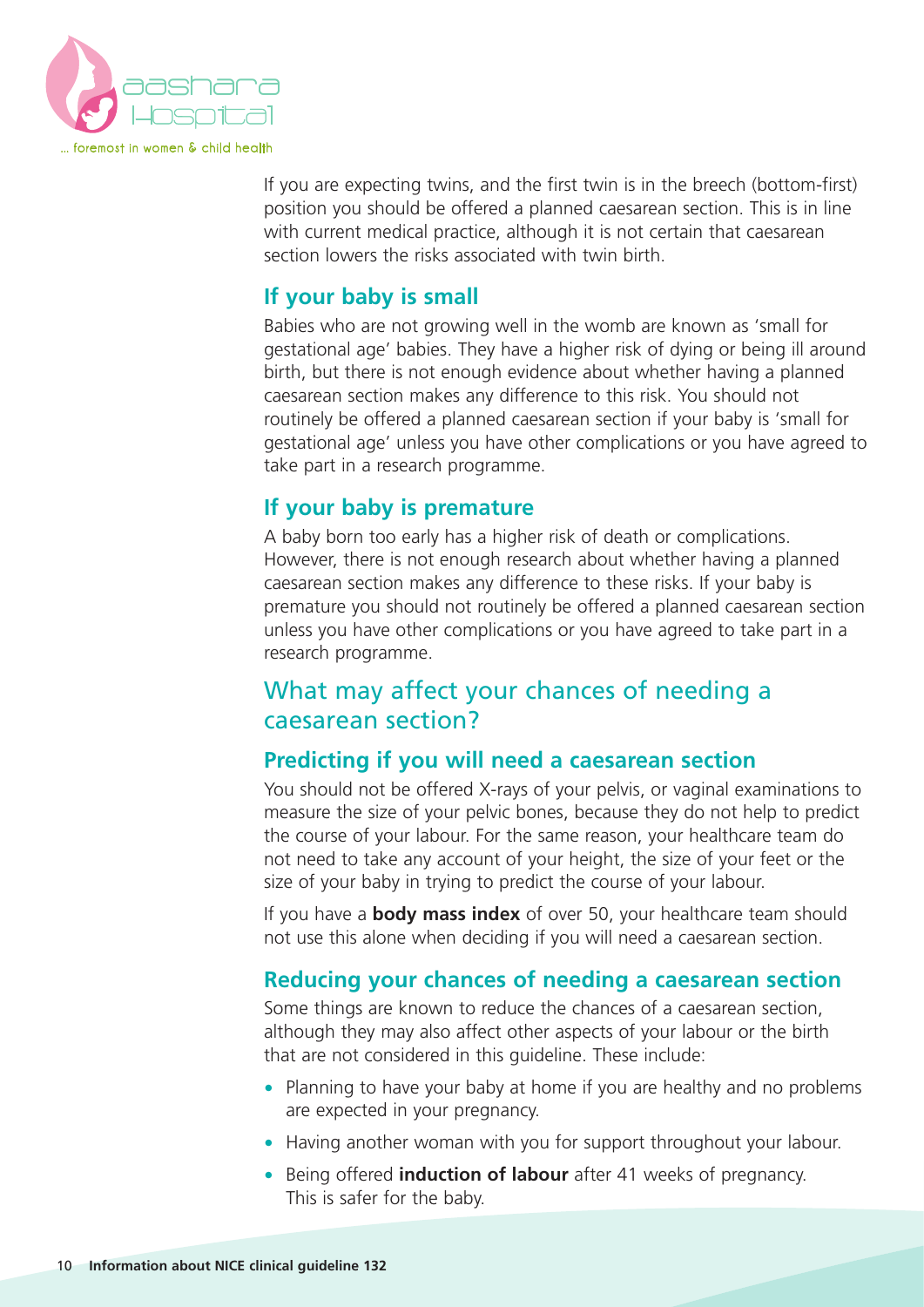

- Using a chart called a partogram to follow the progress of your labour. At intervals, your midwife or doctor will offer you a vaginal examination to measure how far your cervix has opened up (dilated), and feel your abdomen to see how the baby is moving downwards. If the progress of your labour is more than 4 hours behind the average they should discuss with you what your options are (including whether you can go ahead with a vaginal birth), and take action as appropriate.
- Involving a consultant (senior) obstetrician in decision-making about caesarean section.
- In some cases, the midwife or doctor will need to monitor the baby's heartbeat and contractions throughout labour, using electronic devices attached to your abdomen. This is called cardiotocography, or CTG for short. If the doctor or midwife suspects your baby is not coping well with labour, further action may be offered. This could include immediate caesarean section, but usually a blood sample from the baby is taken before the decision is made. This is done by passing a small tube through a **speculum** to take the blood sample from a pinprick on the baby's scalp. This sample will be tested to see if the baby is coping well with labour. Having this test may avoid an unnecessary caesarean section.

#### **Things that do not affect your chances of needing a caesarean section**

Some things make no difference to the chances of a caesarean section, although they may affect other aspects of your labour or the birth that are not considered in this guideline. These include:

- planning to have your baby in a '**midwifery-led unit**' if you are healthy and have no problems in your pregnancy
- walking around while you are in labour
- not lying on your back in the second stage of labour
- being in water during your labour
- having epidural pain relief during labour
- taking raspberry leaves
- early breaking of the waters (**amniotomy**)
- active management during labour (a type of care that includes one-toone support from a midwife, early breaking of the waters, and the early use of the drug **oxytocin** to encourage the womb to contract).

Further research is needed on whether using complementary therapies (such as acupuncture, aromatherapy, hypnosis, herbal products, nutritional supplements or homeopathic medicines) during labour reduces the chance of having a caesarean section.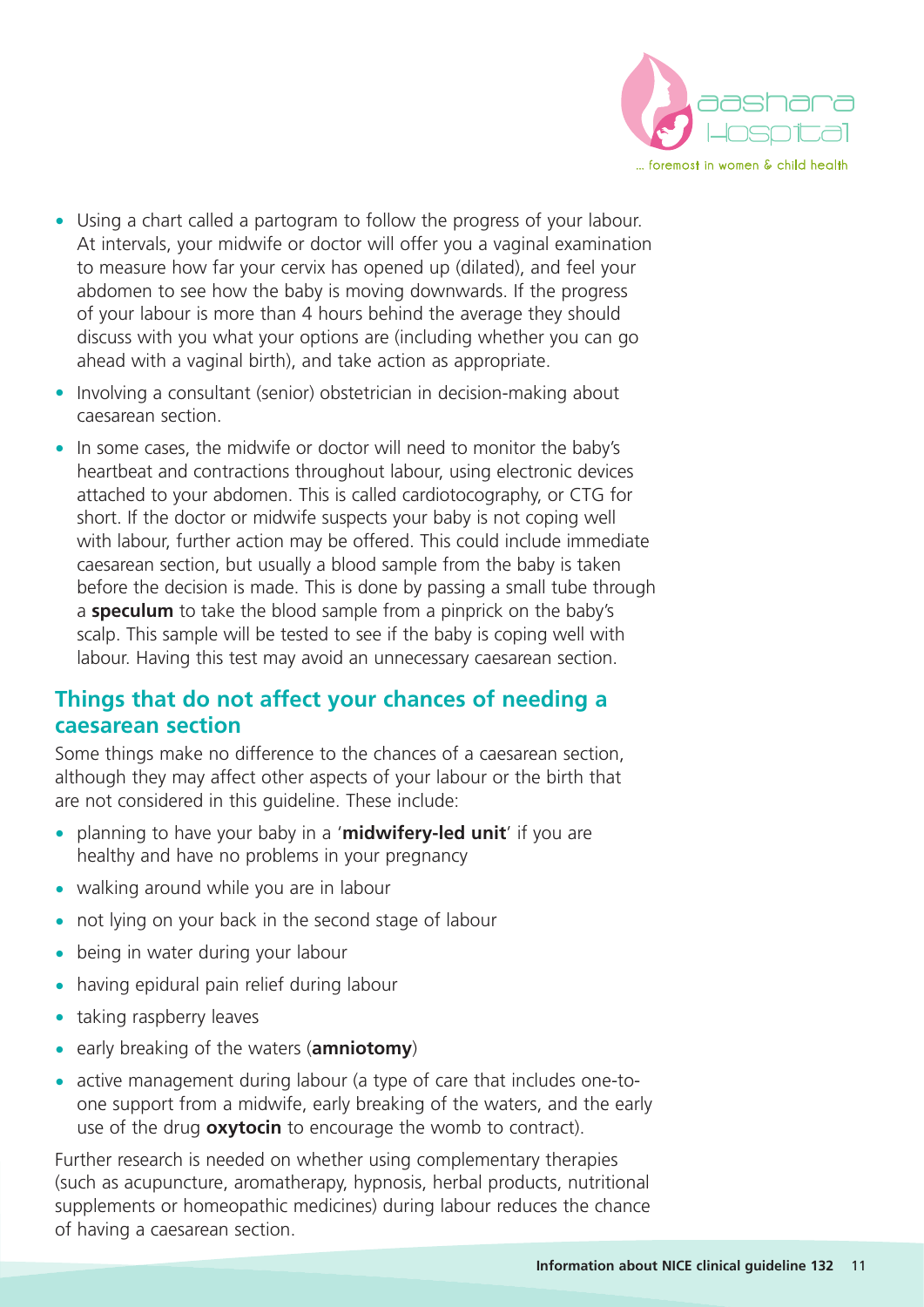

## Reasons for needing an unplanned caesarean section

You may need an unplanned caesarean section because:

- there is concern about your health or your baby's health
- your labour is not progressing
- you have vaginal bleeding during pregnancy or labour
- you go into labour before the date of your planned caesarean section.

In some situations your baby may need to be delivered as quickly as possible.

## Having the caesarean section operation

If you have a planned caesarean section, this should not normally be before the 39th week of pregnancy. This is because there is a chance your baby might have breathing problems soon after birth if born early. These problems are less likely if the baby is born after 39 weeks.

Your preferences for the birth (for example, lowering the screen to see the baby being born, silence so that the first voice the baby hears is yours, or music playing) should be accommodated if possible.

#### **Questions about the operation**

- Can you explain why you have decided to offer me a caesarean section?
- What does a caesarean section involve?
- What type of stitches will I have? When will these be taken out?
- Can my partner stay with me throughout the procedure?
- How long will it take to recover after a caesarean section? Will I be able to look after my baby myself?
- How long will I have to stay in hospital?

#### **What happens immediately before a caesarean section**

If you are having a caesarean section you should be offered a blood test to check whether you are anaemic.

Around 4–8 of every 100 women lose more than a litre of blood at the time of caesarean section. Some women have a high risk of this happening, if they have:

- heavy bleeding before labour (known as antepartum haemorrhage)
- placental abruption (where the placenta separates from the wall of the womb)
- placenta praevia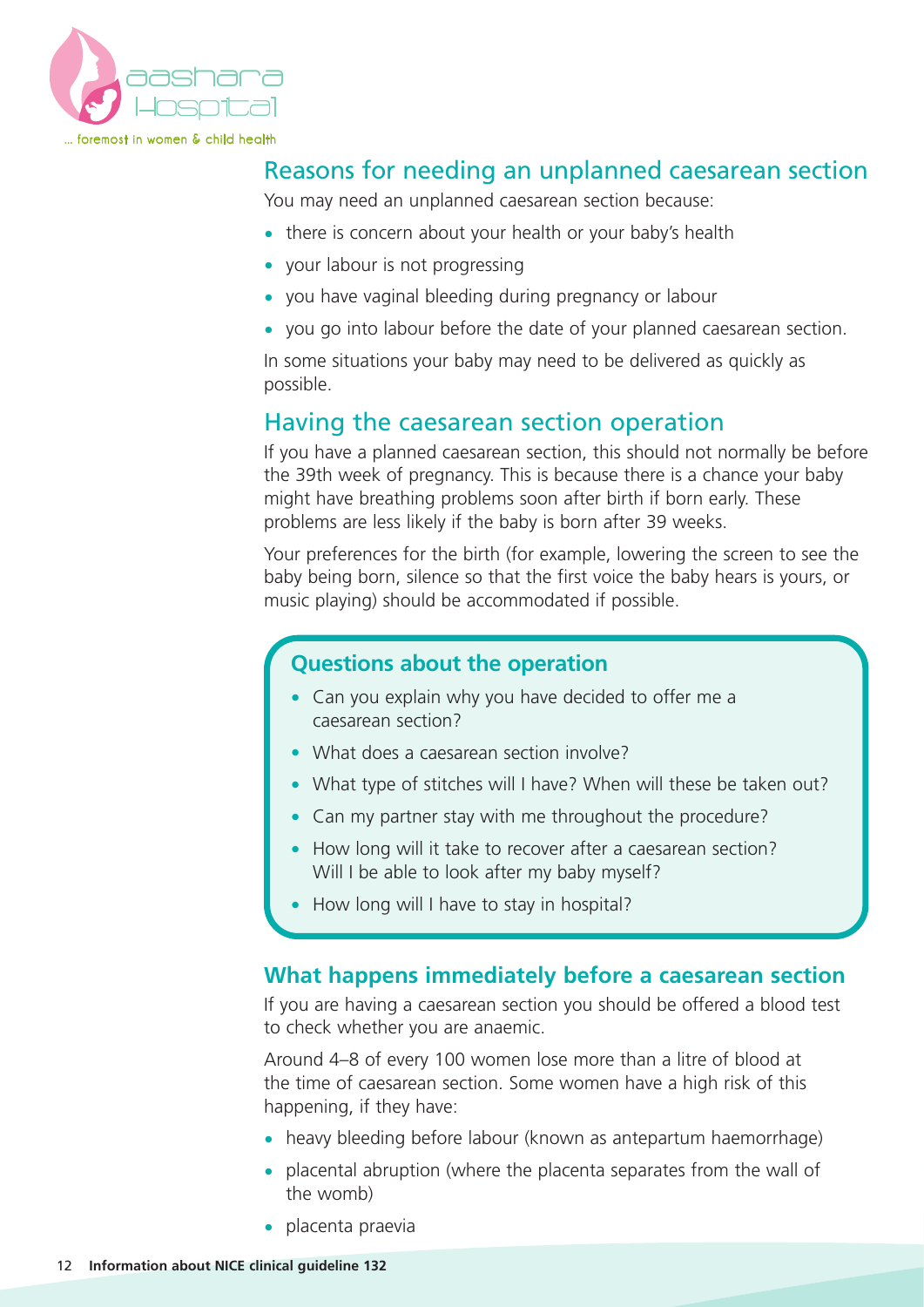

• uterine rupture (a tear in the womb, often along the scar of a previous caesarean section).

If you have any of these problems, you may need a blood transfusion and you should have the caesarean section at a maternity unit with blood transfusion services.

If you have been healthy during your pregnancy, you do not need to have:

- screening tests for blood clotting
- cross-matching of blood (this is when a sample of your blood is taken, the blood group is analysed and then the sample is saved in the hospital blood bank ready to be used to order a blood transfusion if you need one)
- an ultrasound scan before the caesarean section; it does not cut down your risk of heavy blood loss or the risk of injury to the baby.

You should be offered antibiotics just before you have a caesarean section because they cut down your risk of getting an infection afterwards. There is no evidence that the antibiotics will affect the baby.

#### **Anaesthetics for caesarean section**

A caesarean section should usually be done using a **regional anaesthetic** (spinal or epidural), which numbs the lower part of the body and means you will be awake during the operation. This is safer for you and the baby than a **general anaesthetic**. You may be given the anaesthetic in the operating theatre or in a separate room next to the theatre.

You should be given information about the different kinds of pain relief that you can use after the operation, so that you can be prescribed whatever best suits your needs. If you have a regional anaesthetic for your operation, you should also be offered a pain killer called diamorphine, given by an injection into your spine at the same time that the anaesthetic is given. This reduces the need for other pain relief afterwards.

You will need to have a bladder catheter inserted to empty your bladder because, with a regional anaesthetic, you will not be able to tell if your bladder is full and needs to be emptied.

If you are having a regional anaesthetic, you should also be offered a drug called ephedrine or phenylephrine, which will be given through a drip to reduce your risk of low blood pressure during the operation.

You may need a general anaesthetic if you are having an unplanned caesarean section. Because of the anaesthetic, you are at risk of vomiting during the operation. If this happens, fluid and food particles from your stomach can get into your lungs (this is known as aspiration) and can cause potentially serious inflammation (known as aspiration pneumonitis).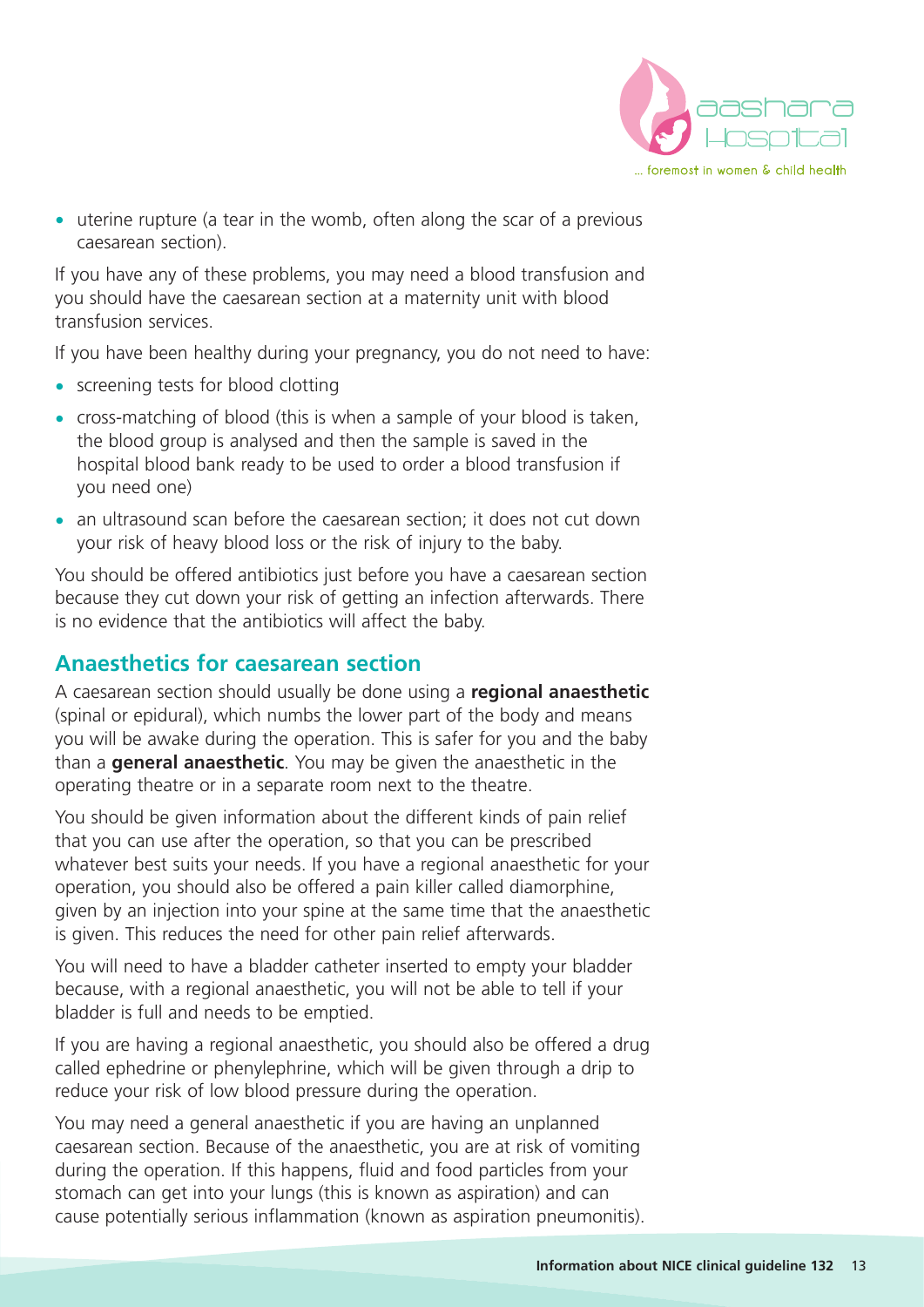

Eating during labour increases the amount of food and fluid in your stomach, and this may increase the risk of aspiration if you have a general anaesthetic. If you have foods such as toast, crackers or low-fat cheese during labour (known as **low-residue foods**) the risk of aspiration is uncertain. Having drinks with the same concentrations of salt and sugar as human body fluid (known as isotonic drinks) during labour gives you energy without giving you a full stomach.

If you have an unplanned caesarean section, your healthcare team should cut down the risk of vomiting and aspiration by:

- offering you drugs or acupressure (which involves wearing wrist bands that apply pressure to special points in your wrists) to try to prevent nausea and vomiting
- offering you antacids to reduce the acidity in your stomach and drugs to keep the amount of food in your stomach low, and reduce its acidity
- using standard emergency procedures to prevent fluid and food particles going into your lungs.

#### **During the operation**

You have more risk of a blood clot in your lungs or in your legs if you have a caesarean section. To reduce the risk of this happening you may be offered for example, **anti-embolism stockings**, help to walk around soon after the caesarean section, or injections during and after the operation. Your doctor should assess your risks of blood clots when deciding which of these you need.

You should be given the drug oxytocin by slow injection into a vein once your baby is born to encourage your womb to contract and cut down blood loss.

#### **Checking your baby's health**

A trained practitioner who is skilled in resuscitating newborn babies should be present if your healthcare team thinks that your baby's health is at risk. If you have had a caesarean section because of suspected distress in the baby, your healthcare team should measure the pH balance (acidity) of the blood in the artery in the baby's umbilical cord. This will help them to confirm whether your baby was distressed and plan the baby's care.

Babies born by caesarean section are more likely to have a lower temperature than normal. Your healthcare team should follow accepted good practice for keeping babies warm (for example, having a higher temperature in the operating theatre, or wrapping the baby in blankets).

Your healthcare team should encourage you to have skin-to-skin contact with your baby as soon as possible. This tends to improve how women feel about their baby, their mothering skills and their chances of successfully breastfeeding. It also tends to reduce the amount a baby cries.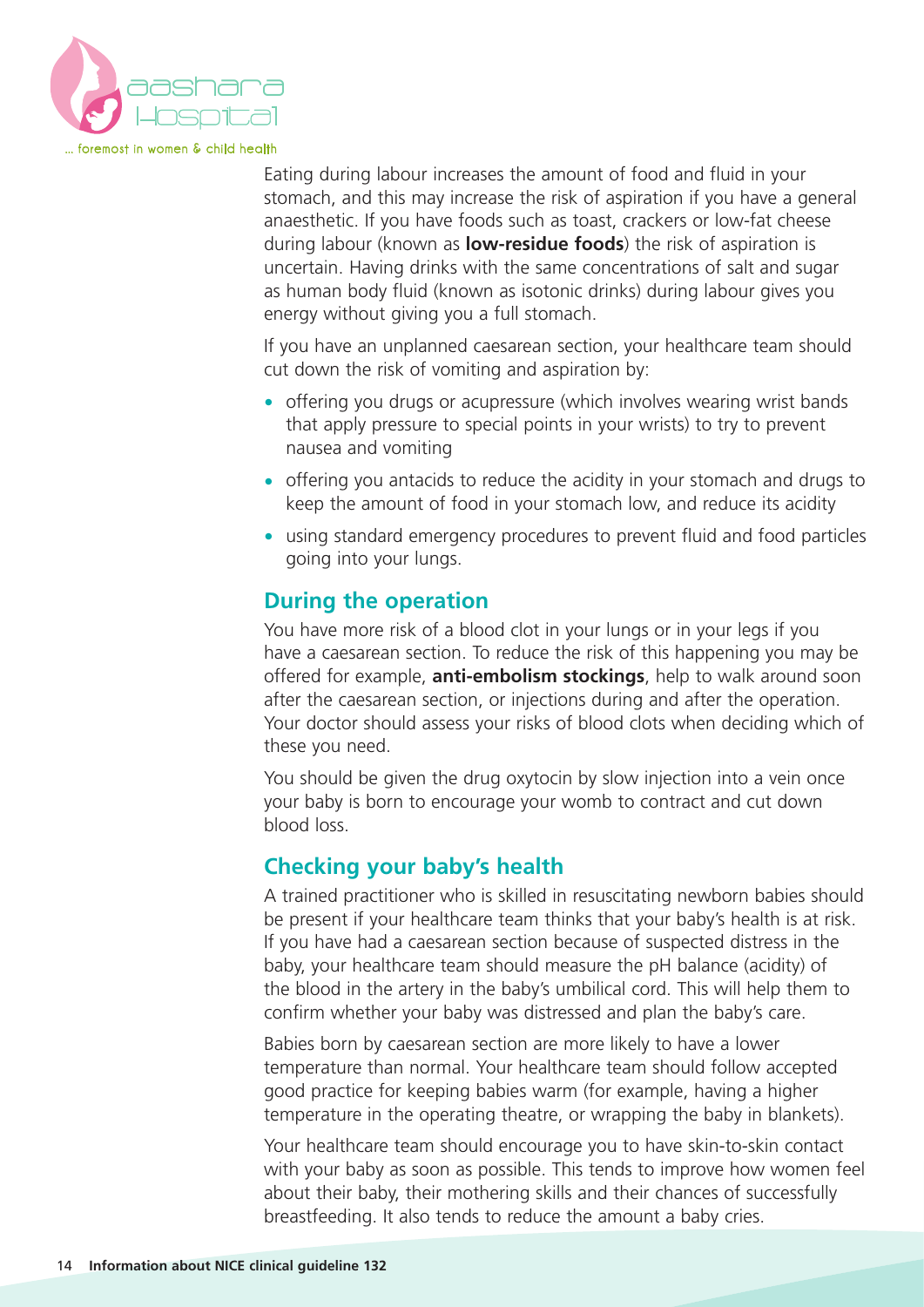

### **After the operation**

Immediately after the operation you should be observed on a one-to-one basis by a properly trained member of staff until you are breathing normally and are able to talk and communicate clearly.

After you recover from the anaesthetic, the staff looking after you will check your breathing rate, heart rate, blood pressure and whether you are feeling pain or feeling sleepy every half hour for 2 hours, and then every hour. These observations will be done for a number of hours, depending on what type of anaesthetic and what type of pain relief you had during the operation. If you are not feeling well or if the observations are changing then a doctor will come and see you.

After a caesarean section, you may have more difficulty starting to breastfeed your baby. Therefore, you should be offered extra support and help to do this. Once you have started breastfeeding, you are as likely as other women to be able to carry on.

Unless you have an infection that needs treatment, you do not need to continue to have antibiotics after your caesarean section.

You should be offered pain relief that you can control yourself with drugs such as morphine (called patient-controlled analgesia or 'PCA'). However, these can make you drowsy and nauseous, so you should also be offered non-steroidal anti-inflammatory drugs (NSAIDs), such as diclofenac, if they are suitable for you. Taking NSAIDs can cut down the amount of morphine-like painkillers (such as diamorphine) that you might need.

If you are recovering well and you have no problems after your caesarean section, you should be able to eat and drink if you are thirsty or hungry.

If you have had a general anaesthetic, you do not need to be offered routine respiratory physiotherapy.

If you have had a regional anaesthetic, your bladder catheter will be removed once you are able to walk and at least 12 hours after your last **'top-up dose'** of anaesthetic.

Your wound dressing will be removed after 24 hours. Wound drains do not cut down infection or the risk of bruises, so they should not be used in caesarean section.

Your healthcare team should give you the opportunity to discuss the reasons for your caesarean section at an appropriate time before you leave hospital, or later if you prefer. They should also provide you with information about your options for future pregnancies.

Current good practice for the care of your baby after a caesarean section should follow the accepted care for any newborn.

*If you think that your care does not match what is described in this booklet, please talk to a member of your healthcare team in the first instance.*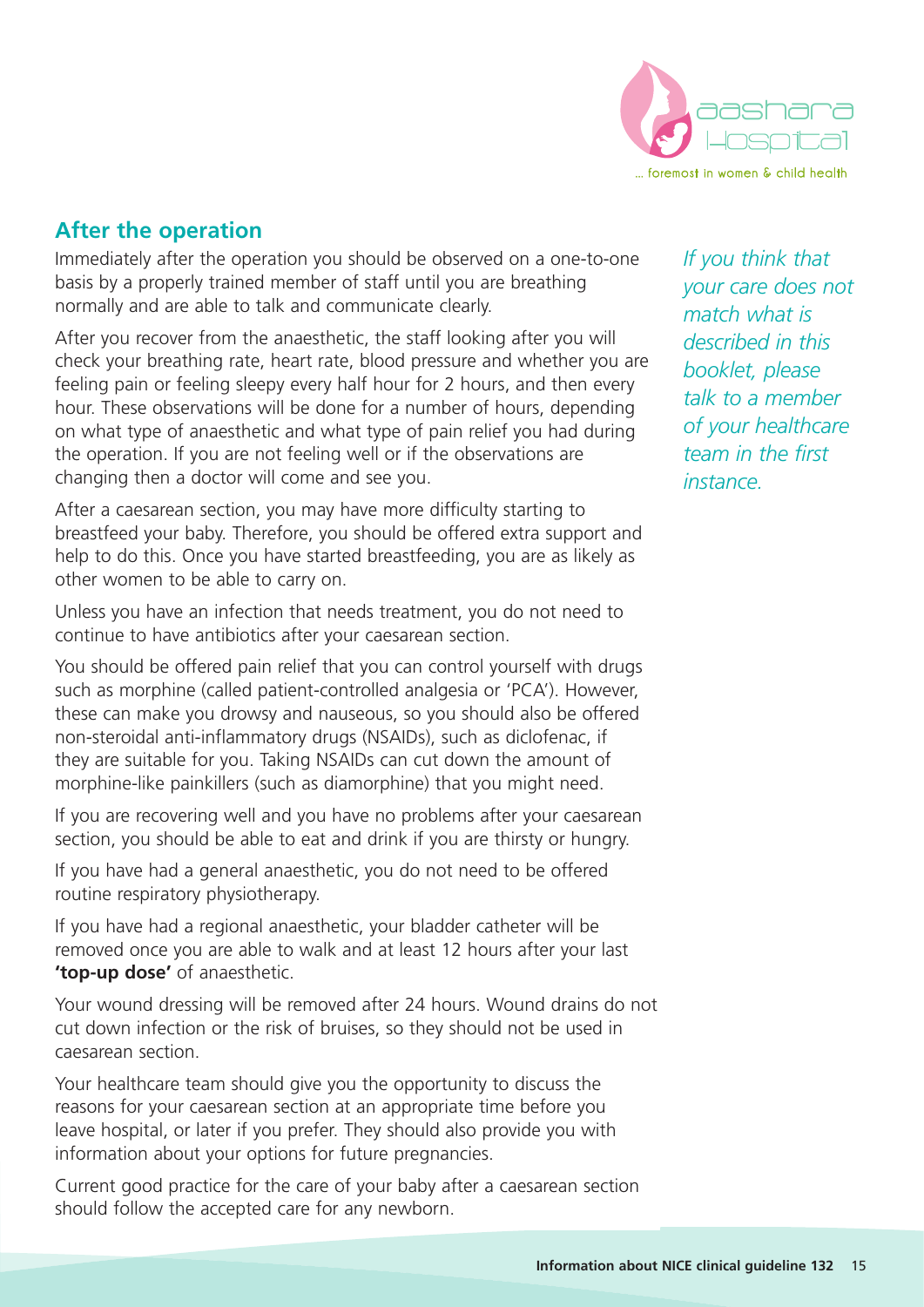

## Going home

Women generally stay in hospital for 3–4 days after a caesarean section. But if you and your baby are well, and if you wish to go home early, you should be able to go home earlier than this (after 24 hours) and have follow-up care at home.

In addition to routine postnatal care, you will need advice about recovering after a caesarean section and possibly about other complications if you had these during pregnancy or childbirth.

When you go home, you should be given pain killers to take for as long as you need them. For severe pain you should be offered co-codamol and ibuprofen; for moderate pain, you should be offered co-codamol; and for mild pain, you should take paracetamol.

You should be given advice about how to look after your wound. Advice should cover wearing loose, comfortable clothes and cotton underwear, gently cleaning and drying the wound daily, and looking out for possible wound infection (such as more pain, redness or discharge) or fever.

You should tell your midwife or doctor if you have symptoms such as pain on passing urine, or leaking urine.

You should tell your midwife or doctor if your vaginal bleeding increases, or becomes irregular or painful. After caesarean section, this is more likely to be caused by infection in the lining of the womb than by retaining part of the placenta.

You should tell your midwife or doctor if you develop a cough or shortness of breath, or swelling and pain in your legs, so that they can make sure that these symptoms are not caused by a blood clot.

After a caesarean section, you will not be able to do some activities straight away such as driving a car, carrying heavy things, exercise or having sex. You should only start these once you feel that you are able to do so and when they do not cause you pain. If you are unsure, you could discuss this with your midwife.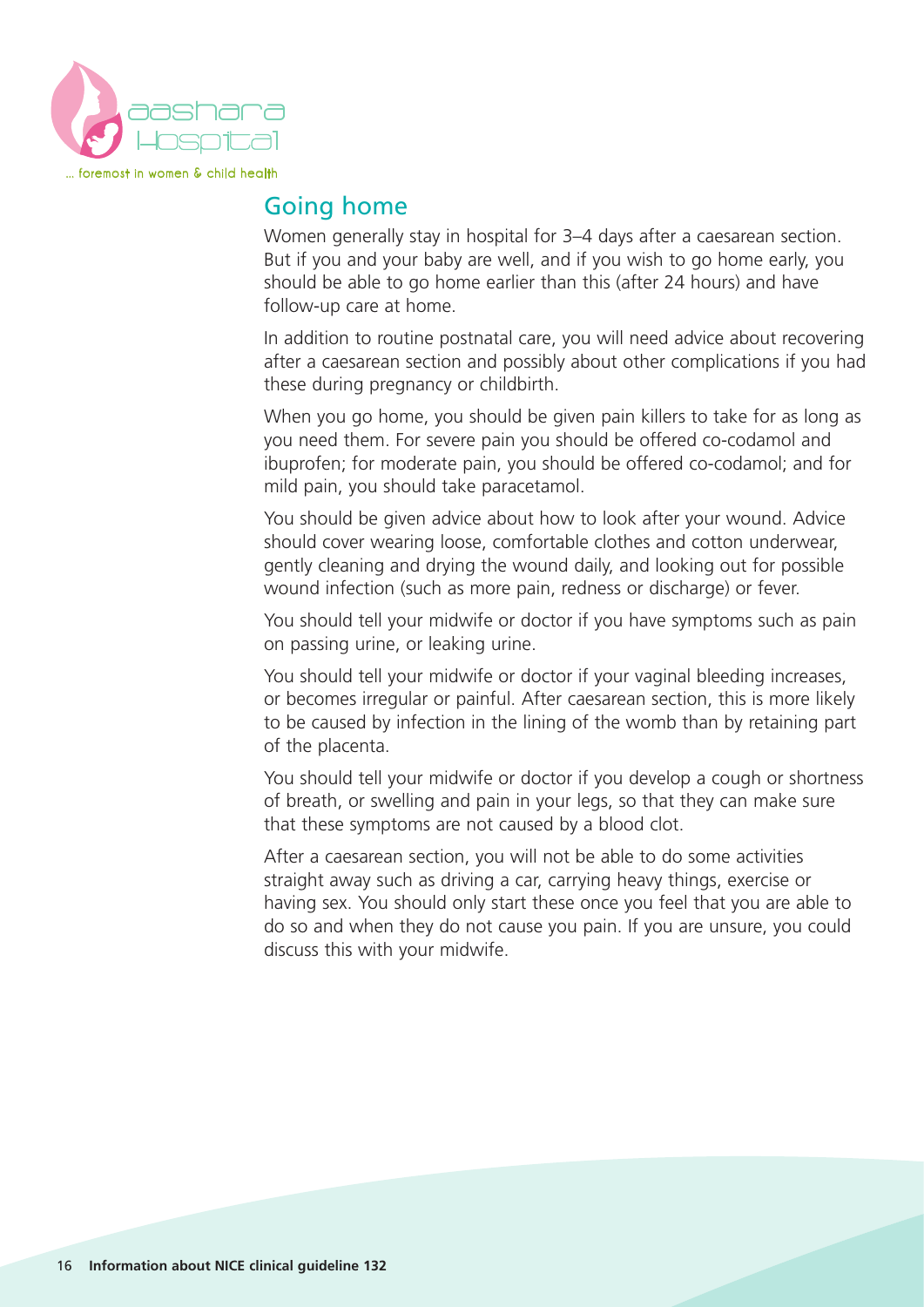

# Having a baby when you have had a caesarean section before

If you have already had a caesarean section, it is not certain what the overall effect on your health is likely to be if you have another caesarean section rather than a vaginal birth. When you and your doctor are discussing whether to plan a caesarean section or a vaginal birth, your doctor should take account of:

- your preferences and priorities
- the risks and benefits of another caesarean section
- the risks and benefits of a vaginal birth after caesarean section.

If you have had between one and four caesarean sections before, the risk of fever, damage to your bladder and injury during surgery is the same whether you have another caesarean section or a vaginal birth. The risk of uterine rupture is higher with a vaginal birth, but rare.

If you want to have a vaginal birth, during your labour you should be offered electronic heart rate monitoring of your baby, and be cared for in a maternity unit where a caesarean section can be done very quickly if needed, and where there are blood transfusion services. This is even more important if your labour is induced, because the risks of some complications, such as the wall of the womb tearing, are higher.

#### **Questions if you have had a caesarean section before**

- Will I need to have another caesarean section?
- Can I choose to have a caesarean section this time?
- What are the pros and cons of having another caesarean section?
- Can I try to give birth vaginally this time? Are there any risks to my health and my baby's health?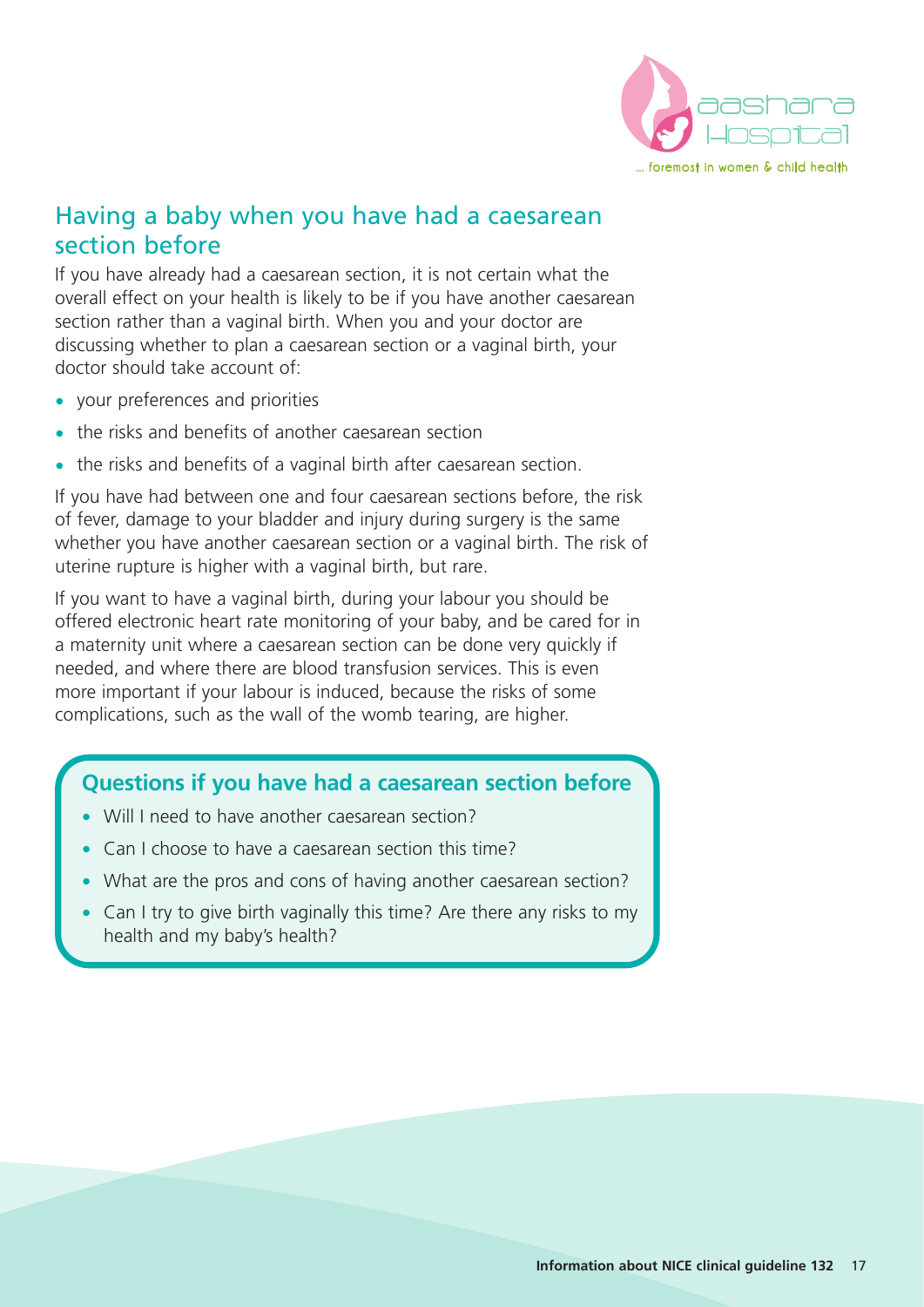# Medical terms



**Abdomen** – tummy

**Amniotomy** – using a plastic hook inserted through a woman's vagina to release the waters (called amniotic fluid) around the baby

**Anti-embolism stockings** – tight stockings (also known as 'compression stockings') specially designed to reduce the risk of developing a blood clot in your legs. The stockings squeeze your feet, lower legs and thighs, helping your blood to circulate around your legs more quickly.

**Body mass index (BMI)** – your weight in kilogrammes (kg) divided by the square of your height in metres  $(m<sup>2</sup>)$ .

**Complications** – extra health problems after an operation or arising from another condition or infection.

**General anaesthetic** – an anaesthetic that puts you to sleep.

**Induction of labour** – methods that are used to start labour. These include a membrane sweep, breaking the waters, using tablets inserted into a woman's vagina or a drip.

**Low residue foods** – foods that are easy to digest, they are low in fibre and other substances that the body finds it hard to digest.

**Midwifery-led unit** – a unit close to a labour ward or a separate unit that provides care led by midwives, with a minimum of medical interventions and in a home-like environment. Different phrases may be used to describe this type of unit. If you are not sure, ask your doctor or midwife.

**Morbidly adherent placenta** – a rare condition in which the placenta attaches abnormally to the wall of the womb. It can cause severe bleeding.

**Obstetrician** – a doctor who has received specialised training and experience in the care of women during pregnancy and childbirth.

**Oxytocin** – a hormone naturally produced by the body which causes the womb to contract. A synthetic copy of this hormone is sometimes used during childbirth to increase or start contractions of the womb.

**Placenta praevia** – when the placenta is low-lying in the womb and covers all or part of the entrance to the womb.

**Pre-eclampsia** – a condition that happens in the second half of pregnancy that can cause serious problems for you and your baby if it is not detected and managed. Signs of pre-eclampsia are high blood pressure, protein in the urine and/or swelling of the hands, feet, ankles and sometimes the face.

**Regional anaesthetic** – a type of anaesthetic that numbs the lower part of your body. Spinal and epidural anaesthetics are types of regional anaesthetic. The anaesthetic drugs are either given through an injection into the spine before the start of the operation, or run into your spine through a small tube (catheter). The catheter may have been put in place as part of the epidural used for pain relief during labour, or at the time of the operation.